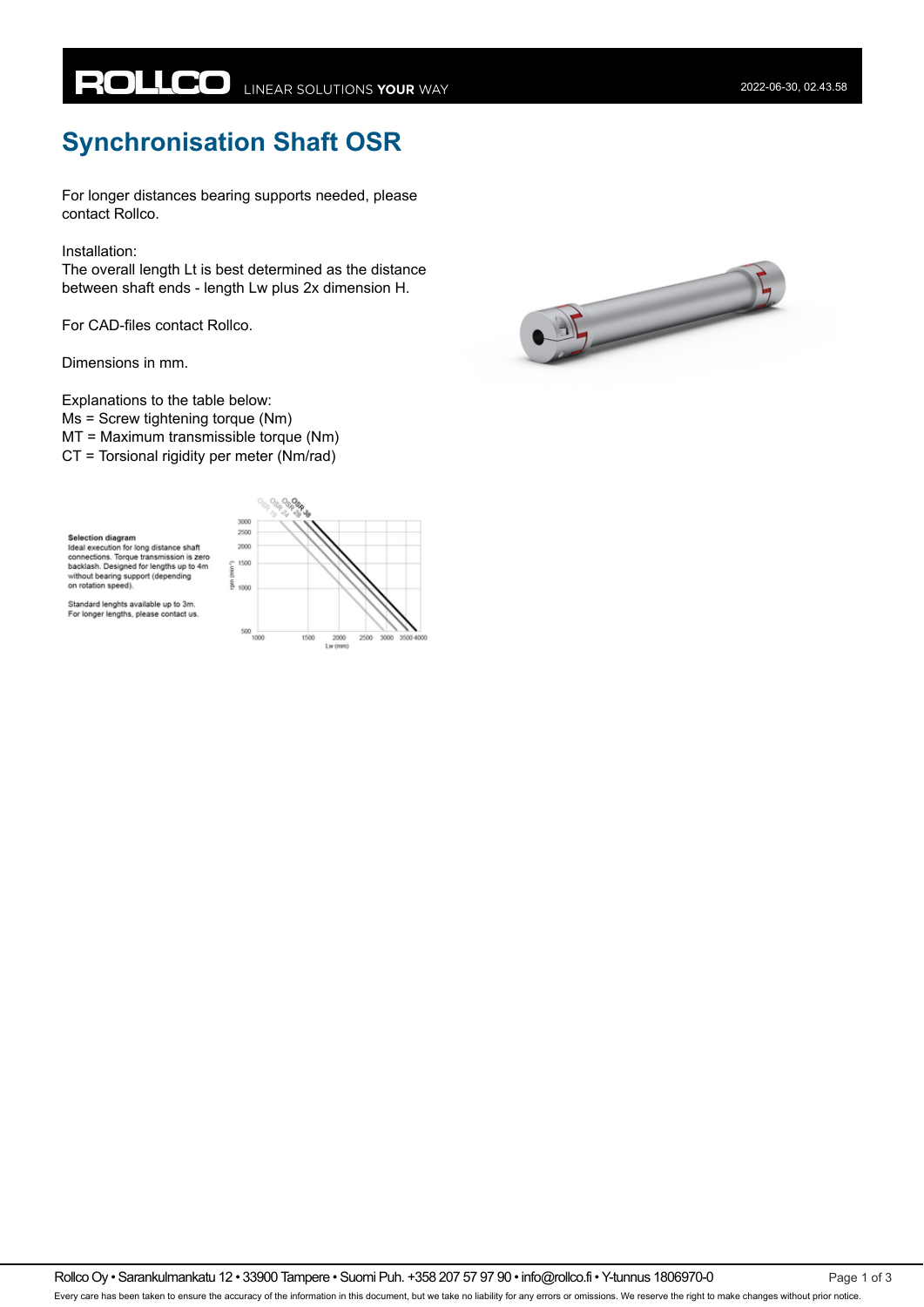## **Variant Data**









| <b>Designation</b> | CT (Nm/rad) | D     |    | E. |    | $\mathbf{e}$             | н             |
|--------------------|-------------|-------|----|----|----|--------------------------|---------------|
| <b>OSR-19</b>      | 1630        | 47    |    | 40 |    | 15                       | 25            |
| <b>OSR-24</b>      | 3980        | 57    |    | 55 |    | 20,80                    | 30            |
| <b>OSR-28</b>      | 7494        | 73    |    | 65 |    | 25                       | 35            |
| <b>OSR-38</b>      | 14540       | 84    |    | 80 |    | 30                       | 45            |
|                    |             |       |    |    |    |                          |               |
| <b>Designation</b> |             | L     | M  |    |    | Weight (kg)              | $Ms$ ( $Nm$ ) |
| <b>OSR-19</b>      | 13          | 53,50 | 16 |    | 12 | $0.30 + 0.00058$ *<br>Lw | 10            |
| <b>OSR-24</b>      | 16          | 63    | 18 |    | 14 | $0.62 + 0.00091$ *<br>Lw | 10            |
| <b>OSR-28</b>      | 20          | 67    | 20 |    | 15 | $0.98 + 0.00112$ *<br>Lw | 25            |
| <b>OSR-38</b>      | 25          | 83,50 | 24 |    | 20 | $1.75 + 0.00140*$<br>Lw  | 25            |

| <b>Designation</b> | MT(Nm) | ød min. | ød max. | Lw min. | Lt         | dR |
|--------------------|--------|---------|---------|---------|------------|----|
| <b>OSR-19</b>      | 39     | 10      | 20      | 82      | On request | 36 |
| <b>OSR-24</b>      | 53     | 10      | 28      | 96      | On request | 45 |
| <b>OSR-28</b>      | 137    | 14      | 35      | 110     | On request | 55 |
| <b>OSR-38</b>      | 180    | 15      | 45      | 138     | On request | 68 |

Rollco Oy • Sarankulmankatu 12 • 33900 Tampere • Suomi Puh. +358 207 57 97 90 • info@rollco.fi • Y-tunnus 1806970-0 Page 2 of 3

Every care has been taken to ensure the accuracy of the information in this document, but we take no liability for any errors or omissions. We reserve the right to make changes without prior notice.